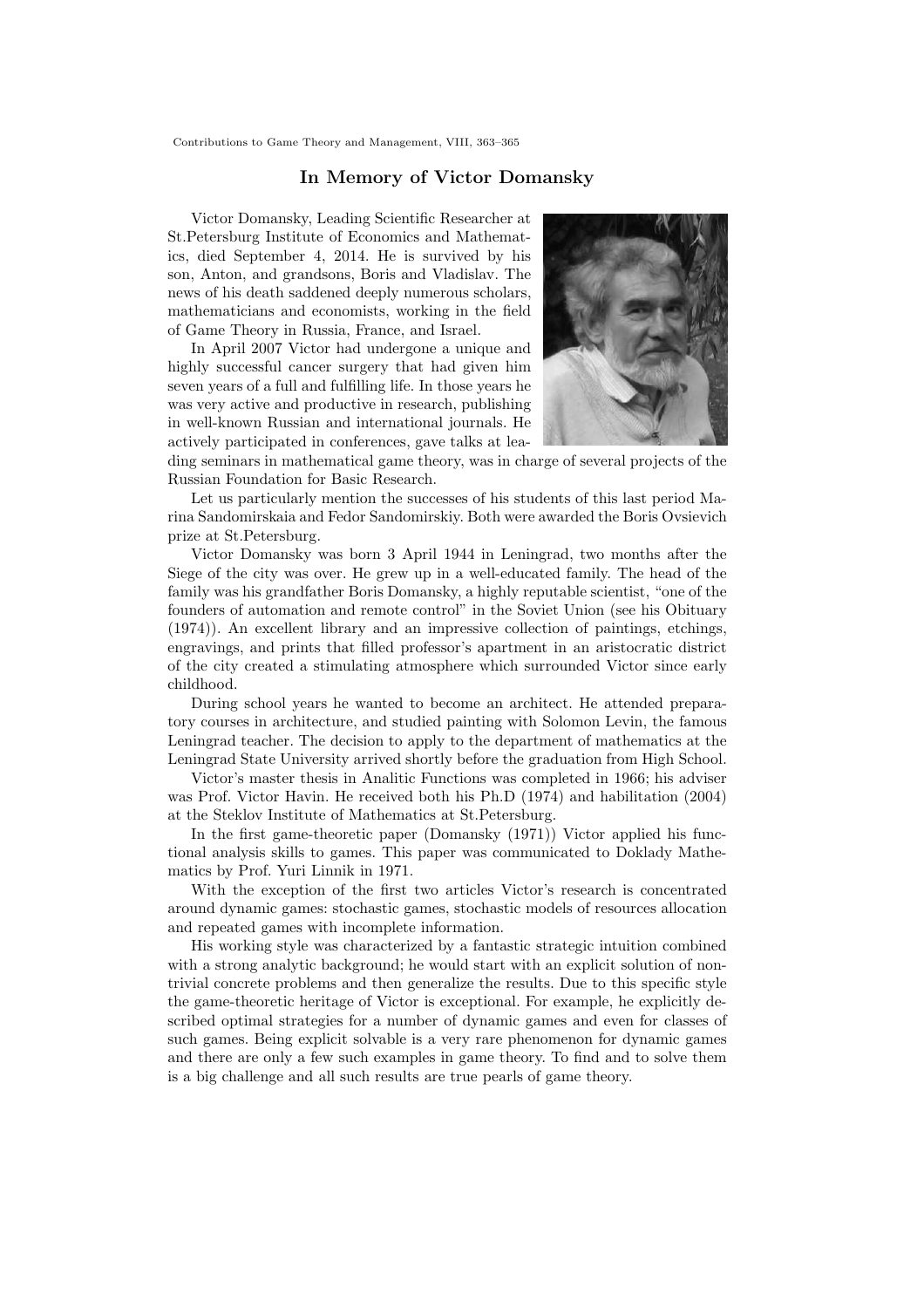One of the main directions of Victor's research were stopping (or Dynkin) games. Starting from papers of Eugene Dynkin it had been always assumed that payoffs are such that optimality equations are fulfilled in pure strategies and that there is no payoff at infinity. Victor was the first who considered stopping games without these restricting assumptions (Domansky (1979)) and constructed optimal strategies for a wide class of games where players are forced to randomize their actions.

Another direction were repeated games with incomplete information that is one of the most sophisticated domain of modern mathematical game theory. Victor began his work in this area only in nineties and obtained outstanding results.

In their classical paper Jean-Francois Mertens and Shmuel Zamir (1976) constructed an example of an n-stage zero-sum repeated game with incomplete information with the value  $v_n$  growing like  $\sqrt{n}$ . But they did not solve this game explicitly. In the series of papers Victor Domansky and Victoria Kreps (1994, 1995, 1999) obtained an explicit solution for a class of repeated games containing this example. In particular, this explicit solution allowed them to find an alternative proof of the  $v_n$ 's asymptotics. The classical proof of Mertens and Zamir is rather long and full of technical difficulties and provides no probabilistic explanation for the Gaussian distribution in the answer. Victor's proof based on strategic analysis and the central limit theorem gives an insight to probabilistic nature of the result.

One of the results from Domansky, Kreps (1994) describes all the games with two states and two actions such that  $v_n$  remains bounded as  $n \to \infty$ . Recently this result was extended by his student Fedor Sandomirskiy who described all such games without any restrictions on states and actions.

Note that in Domansky, Kreps (1999) for the first time the theory of optimal transportation was applied to repeated games with incomplete information. Now the connection to transportation problems is one of the main tools in this area (see papers of Bernard De Meyer, Fabien Gensbittel and others).

In the last decade his most important results were about repeated games with incomplete information that describe financial market with asymmetrically informed agents. In Domansky (2007) he modified a continuous model of Bernard De Meyer (De Meyer, Saley (2002) by introducing the minimal currency unit. It turned out that such discretization is not only natural from the economic point of view but also leads to unexpected properties of optimal strategies. Victor constructed optimal strategies of both players in discrete model of infinite duration. The interesting feature present only in the discrete situation is that the optimal strategy of the informed player prescribes him to reveal his private information in a finite number of stages and thereby forces him to loose his information advantage.

Victor Domansky initiated study of more general financial market models in collaboration with Victoria Kreps and Marina Sandomirskaia. For some generalizations new objects and instruments were required: for example, non-trivial geometric considerations, multidimensional random walks with absorption, and decomposition of multidimensional probability distributions in a convex combination of extreme points of a special form.

Some of auxiliary results obtained by Victor for game-theoretic needs are of independent interest in other fields of mathematics. These include investigations of the value of Kantorovich transportation problem in Domansky, Kreps (1998) and decomposition of multidimensional probability distributions in Domansky (2013).

364